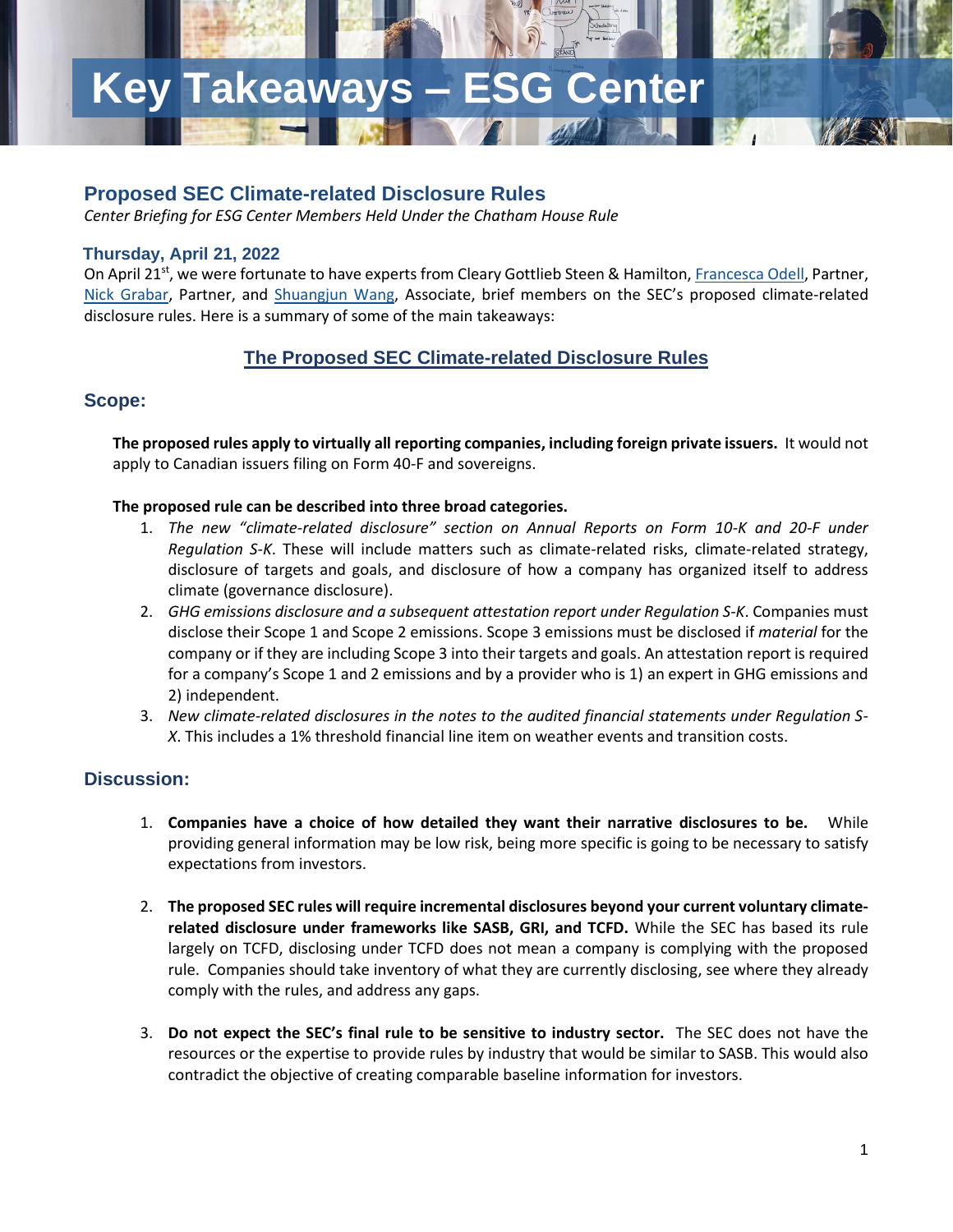- 4. **Don't hold off on taking actions you believe are in the company's best interest simply because they could result in disclosure under the proposed rule.** The proposed rule requires companies to make disclosures on: (1) if applicable, the board's role in overseeing, and management's role in assessing and managing, climate-related risks and opportunities, (2) any transition plan that is part of the company's climate risk management strategy, and (3) targets, if any, for the reduction of GHG emissions. Given investor and stakeholder expectations, the benefit of taking action in each of these areas is likely to outweigh the incremental costs and risks associated with additional disclosure.
- 5. **There are possible chilling effects as a result of these rules, especially around carbon prices and offsets.** The rule would require companies to disclose internal information used to establish and achieve emissions targets and goals. Companies may decide to stop using carbon pricing and offsets if they have to disclose it and rethink the way they achieve their goals. Another possible chilling effect is on innovative thinking on climate reduction and impact, as this will lead to increased disclosure and liability around those innovative processes.
- 6. **The SEC may still review the climate section of your Sustainability/CSR/ESG report to see how it compares to the information provided in your SEC filings, but don't expect that to be a focus on the SEC's enforcement efforts.** In the autumn, the SEC issued comment letters asking companies to explain why they included certain information in their sustainability reports, but not in their SEC filings. In the future, the SEC may, on a case-by-case basis, cross check company's 10-K disclosure with the sustainability report to see if there any gaps, but that is not likely to be the focus of the agency's attention. In any event, companies should not back away from continuing to provide information in their sustainability reports, as they are important vehicles for informing stakeholders in a way that is more effective than SEC filings.
- 7. **Encourage the SEC to approach compliance with these disclosures much as they did the 2006 executive compensation disclosure rules.** In the wake of the executive compensation disclosure requirement, the SEC did not focus immediately on enforcement actions but instead evaluated the first round of disclosures and provided guidance based on what it found.
- 8. **When it comes to Scope 3, don't panic.** The SEC has recognized the difficulty in calculating Scope 3 emissions, providing a safe harbor from certain kinds of liability for Scope 3 emission disclosures, as long as companies reasonably explained their process and methodology and have not made these statements in bad faith.
- 9. **Private companies will also be affected by this rule.** Private companies, especially in public company supply chains, will be pressured to provide similar information. A lot of these companies do not have the resources yet to provide such information and will take time to catch up, especially if a public company is trying to measure their Scope 3 emissions. **Read more on ESG and Private Companies**: [B2B Sustainability Disclosure: Telling Your Sustainability Story to Your Business Partners](https://www.conference-board.org/topics/ESG-reporting/B2B-sustainability-disclosure) and [Five](https://www.conference-board.org/topics/sustainable-business-integration/5-reasons-private-companies-care-about-ESG)  [Reasons Private Companies Care About ESG](https://www.conference-board.org/topics/sustainable-business-integration/5-reasons-private-companies-care-about-ESG)
- 10. **Be prepared to update disclosures.** The good news is that companies are allowed the use of 'reasonable estimates' for their fourth fiscal quarter when disclosing GHG emissions if the data are not available during the filing period. But companies will need to disclose any material differences between the estimate and actual numbers in subsequent filings.